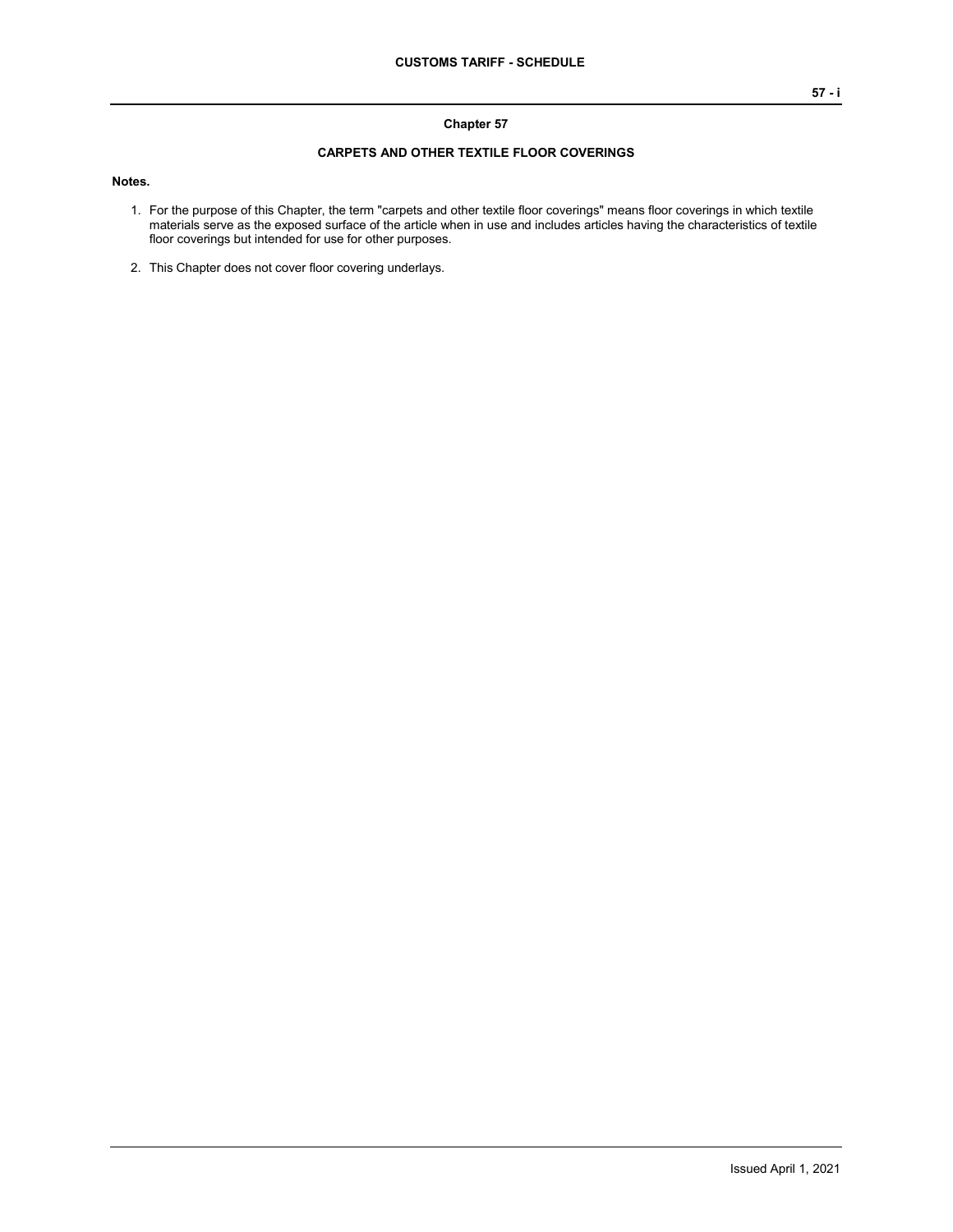## **CUSTOMS TARIFF - SCHEDULE**

| <b>Tariff</b><br>Item     | SS | <b>Description of Goods</b>                                                                                                                                                     | Unit of<br>Meas. | <b>MFN</b><br>Tariff | <b>Applicable</b><br><b>Preferential Tariffs</b>                                                                                   |
|---------------------------|----|---------------------------------------------------------------------------------------------------------------------------------------------------------------------------------|------------------|----------------------|------------------------------------------------------------------------------------------------------------------------------------|
| 57.01                     |    | Carpets and other textile floor coverings, knotted, whether or not made<br>up.                                                                                                  |                  |                      |                                                                                                                                    |
| 5701.10                   |    | -Of wool or fine animal hair                                                                                                                                                    |                  |                      |                                                                                                                                    |
|                           |    | 5701.10.10 00 - - - Machine knotted                                                                                                                                             | <b>MTK</b>       | 13%                  | LDCT, UST, MXT, CIAT,<br>CT, CRT, IT, NT, SLT, PT,<br>COLT, JT, PAT, HNT,<br>KRT, CEUT, UAT,<br>UKT: Free<br>GPT: 10%<br>CPTPT: 4% |
| 5701.10.90 00 - - - Other |    |                                                                                                                                                                                 | <b>MTK</b>       | 6.5%                 | LDCT, GPT, UST, MXT,<br>CIAT, CT, CRT, IT, NT,<br>SLT, PT, COLT, JT,<br>PAT, HNT, KRT, CEUT,<br>UAT, UKT: Free<br>CPTPT: 2%        |
| 5701.90                   |    | -Of other textile materials                                                                                                                                                     |                  |                      |                                                                                                                                    |
|                           |    | 5701.90.10 00 - - - Machine knotted                                                                                                                                             | <b>MTK</b>       | 12.5%                | LDCT, UST, MXT, CIAT,<br>CT, CRT, IT, NT, SLT, PT,<br>COLT, JT, PAT, HNT,<br>KRT, CEUT, UAT,<br>UKT: Free<br>GPT: 8%<br>CPTPT: 4%  |
| 5701.90.90 00 - - - Other |    |                                                                                                                                                                                 | <b>MTK</b>       | 6.5%                 | LDCT, GPT, UST, MXT,<br>CIAT, CT, CRT, IT, NT,<br>SLT, PT, COLT, JT,<br>PAT, HNT, KRT, CEUT,<br>UAT, UKT: Free<br>CPTPT: 2%        |
| 57.02                     |    | Carpets and other textile floor coverings, woven, not tufted or flocked,<br>whether or not made up, including "Kelem", "Schumacks", "Karamanie"<br>and similar hand-woven rugs. |                  |                      |                                                                                                                                    |
|                           |    | 5702.10.00 00 -"Kelem", "Schumacks", "Karamanie" and similar hand-woven rugs                                                                                                    | <b>MTK</b>       | 12.5%                | LDCT, UST, MXT, CIAT,<br>CT, CRT, IT, NT, SLT, PT,<br>COLT, JT, PAT, HNT,<br>KRT, CEUT, UAT,<br>UKT: Free<br>GPT: 8%<br>CPTPT: 4%  |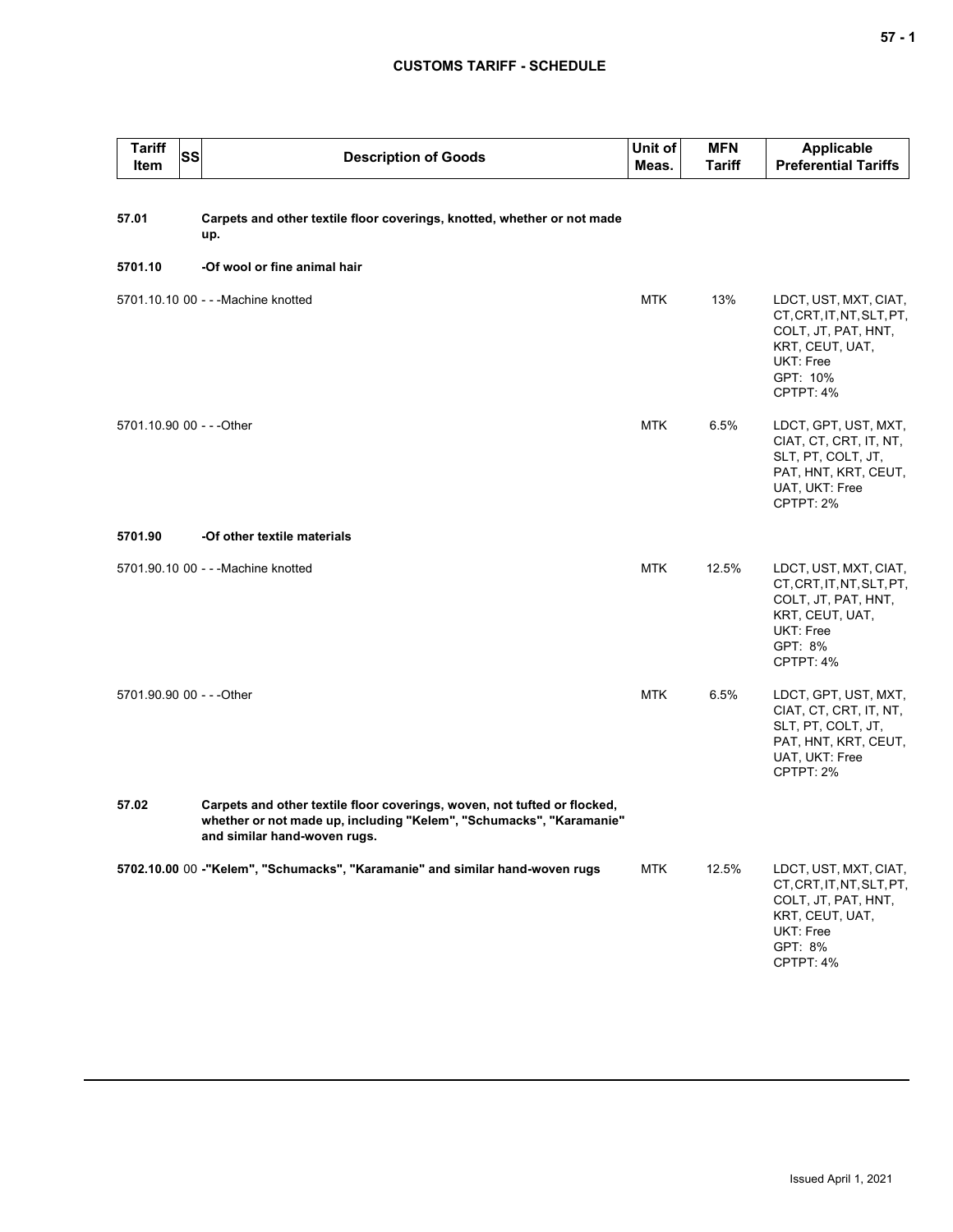| <b>Tariff</b><br>Item | SS | <b>Description of Goods</b>                             | Unit of<br>Meas. | <b>MFN</b><br><b>Tariff</b> | Applicable<br><b>Preferential Tariffs</b>                                                                                            |
|-----------------------|----|---------------------------------------------------------|------------------|-----------------------------|--------------------------------------------------------------------------------------------------------------------------------------|
|                       |    | 5702.20.00 00 -Floor coverings of coconut fibres (coir) | <b>MTK</b>       | Free                        | LDCT, GPT, UST, MXT,<br>CIAT, CT, CRT, IT, NT,<br>SLT, PT, COLT, JT,<br>PAT, HNT, KRT, CEUT,<br>UAT, CPTPT,<br>UKT: Free             |
|                       |    | -Other, of pile construction, not made up:              |                  |                             |                                                                                                                                      |
|                       |    | 5702.31.00 00 - - Of wool or fine animal hair           | MTK              | 12.5%                       | LDCT, UST, MXT, CIAT,<br>CT, CRT, IT, NT, SLT, PT,<br>COLT, JT, PAT, HNT,<br>KRT, CEUT, UAT,<br>UKT: Free<br>GPT: 8%<br>CPTPT: 4%    |
|                       |    | 5702.32.00 00 - - Of man-made textile materials         | MTK              | 12.5%                       | LDCT, UST, MXT, CIAT,<br>CT, CRT, IT, NT, SLT, PT,<br>COLT, JT, PAT, HNT,<br>KRT, CEUT, UAT,<br>UKT: Free<br>GPT: 8%<br>CPTPT: 4%    |
|                       |    | 5702.39.00 00 - - Of other textile materials            | <b>MTK</b>       | 12.5%                       | LDCT, UST, MXT, CIAT,<br>CT, CRT, IT, NT, SLT, PT,<br>COLT, JT, PAT, HNT,<br>KRT, CEUT, UAT,<br>UKT: Free<br>GPT: 8%<br>CPTPT: 4%    |
|                       |    | -Other, of pile construction, made up:                  |                  |                             |                                                                                                                                      |
|                       |    | 5702.41.00 00 - - Of wool or fine animal hair           | MTK              | 12.5%                       | LDCT, UST, MXT, CIAT,<br>CT, CRT, IT, NT, SLT, PT,<br>COLT, JT, PAT, HNT,<br>KRT, CEUT, UAT,<br>UKT: Free<br>GPT: 8%<br>CPTPT: 4%    |
|                       |    | 5702.42.00 00 - - Of man-made textile materials         | <b>MTK</b>       | 14%                         | LDCT, UST, MXT, CIAT,<br>CT, CRT, IT, NT, SLT, PT,<br>COLT, JT, PAT, HNT,<br>KRT, CEUT, UAT,<br>UKT: Free<br>GPT: 10%<br>CPTPT: 4.5% |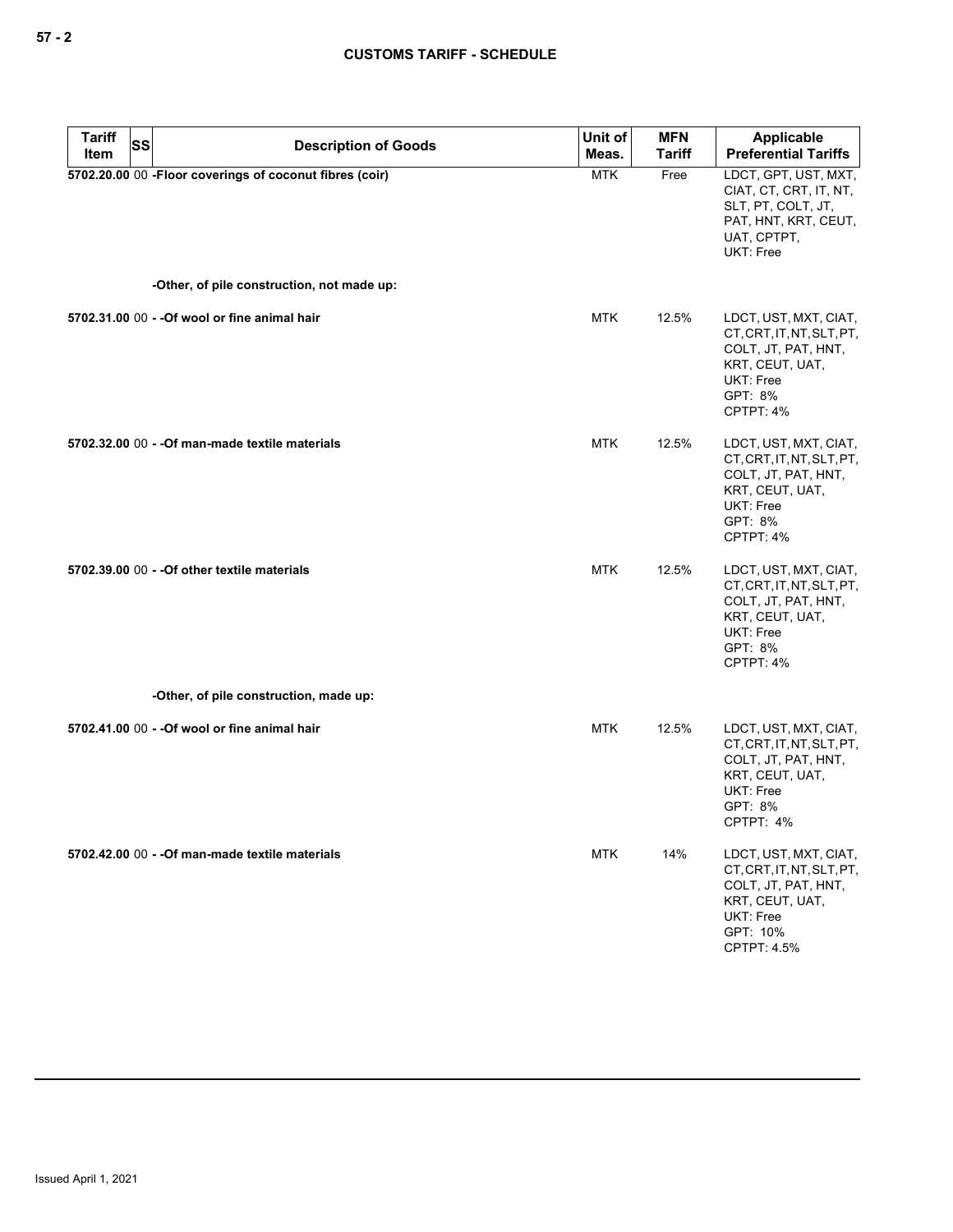| <b>Tariff</b><br><b>SS</b><br>Item | <b>Description of Goods</b>                          | Unit of<br>Meas. | <b>MFN</b><br><b>Tariff</b> | <b>Applicable</b><br><b>Preferential Tariffs</b>                                                                                     |
|------------------------------------|------------------------------------------------------|------------------|-----------------------------|--------------------------------------------------------------------------------------------------------------------------------------|
|                                    | 5702.49.00 00 - - Of other textile materials         | <b>MTK</b>       | 14%                         | LDCT, UST, MXT, CIAT,<br>CT, CRT, IT, NT, SLT, PT,<br>COLT, JT, PAT, HNT,<br>KRT, CEUT, UAT,<br>UKT: Free<br>GPT: 10%<br>CPTPT: 4.5% |
| 5702.50                            | -Other, not of pile construction, not made up        |                  |                             |                                                                                                                                      |
|                                    | 5702.50.10 00 - - - Of straw, hemp, flax tow or jute | <b>MTK</b>       | 6.5%                        | LDCT, GPT, UST, MXT,<br>CIAT, CT, CRT, IT, NT,<br>SLT, PT, COLT, JT,<br>PAT, HNT, KRT, CEUT,<br>UAT, UKT: Free<br>CPTPT: 2%          |
| 5702.50.90 00 - - - Other          |                                                      | <b>MTK</b>       | 12.5%                       | LDCT, UST, MXT, CIAT,<br>CT, CRT, IT, NT, SLT, PT,<br>COLT, JT, PAT, HNT,<br>KRT, CEUT, UAT,<br>UKT: Free<br>GPT: 8%<br>CPTPT: 4%    |
|                                    | -Other, not of pile construction, made up:           |                  |                             |                                                                                                                                      |
|                                    | 5702.91.00 00 - - Of wool or fine animal hair        | <b>MTK</b>       | 12.5%                       | LDCT, UST, MXT, CIAT,<br>CT, CRT, IT, NT, SLT, PT,<br>COLT, JT, PAT, HNT,<br>KRT, CEUT, UAT,<br>UKT: Free<br>GPT: 8%<br>CPTPT: 4%    |
|                                    | 5702.92.00 00 - - Of man-made textile materials      | <b>MTK</b>       | 14%                         | LDCT, UST, MXT, CIAT,<br>CT, CRT, IT, NT, SLT, PT,<br>COLT, JT, PAT, HNT,<br>KRT, CEUT, UAT,<br>UKT: Free<br>GPT: 10%<br>CPTPT: 4.5% |
| 5702.99                            | - - Of other textile materials                       |                  |                             |                                                                                                                                      |
|                                    | 5702.99.10 00 - - - Of straw, hemp, flax tow or jute | <b>MTK</b>       | 6.5%                        | LDCT, GPT, UST, MXT,<br>CIAT, CT, CRT, IT, NT,<br>SLT, PT, COLT, JT,<br>PAT, HNT, KRT, CEUT,<br>UAT, UKT: Free<br>CPTPT: 2%          |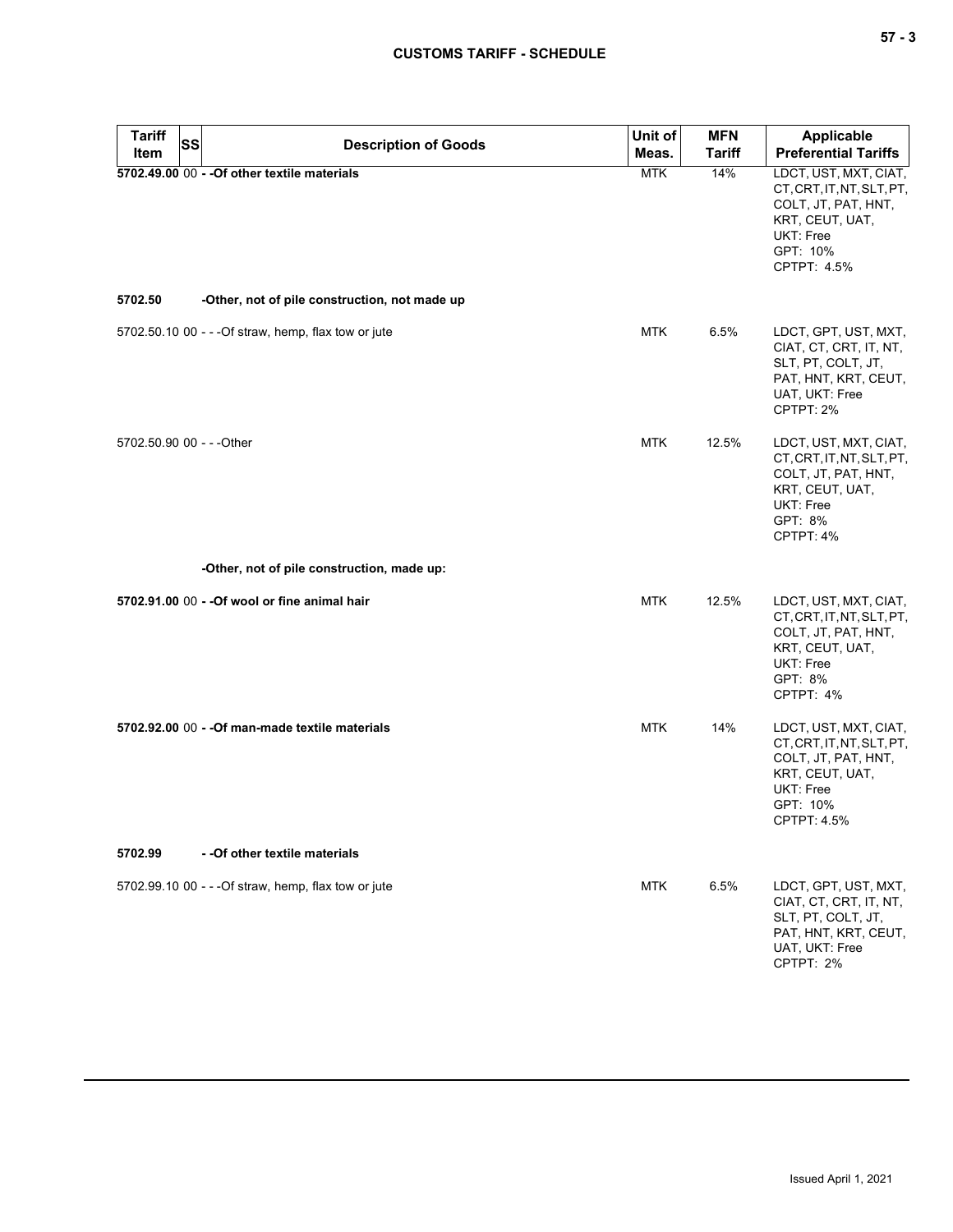| Tariff<br><b>SS</b><br>Item | <b>Description of Goods</b>                                                   | Unit of<br>Meas.                       | <b>MFN</b><br><b>Tariff</b> | Applicable<br><b>Preferential Tariffs</b>                                                                                                                     |
|-----------------------------|-------------------------------------------------------------------------------|----------------------------------------|-----------------------------|---------------------------------------------------------------------------------------------------------------------------------------------------------------|
| 5702.99.90 00 - - - Other   |                                                                               | <b>MTK</b>                             | 12.5%                       | LDCT, UST, MXT, CIAT,<br>CT, CRT, IT, NT, SLT, PT,<br>COLT, JT, PAT, HNT,<br>KRT, CEUT, UAT,<br>UKT: Free<br>GPT: 8%<br>CPTPT: 4%                             |
| 57.03                       | Carpets and other textile floor coverings, tufted, whether or not made<br>up. |                                        |                             |                                                                                                                                                               |
| 5703.10                     | -Of wool or fine animal hair                                                  |                                        |                             |                                                                                                                                                               |
|                             | 5703.10.10 00 - - - Machine tufted                                            | <b>MTK</b>                             | 12.5%                       | LDCT, UST, MXT, CIAT,<br>CT, CRT, IT, NT, SLT, PT,<br>COLT, JT, PAT, HNT,<br>KRT, CEUT, UAT,<br>UKT: Free<br>AUT: 10.5%<br>NZT: 10.5%<br>GPT: 8%<br>CPTPT: 4% |
| 5703.10.90 00 - - - Other   |                                                                               | <b>MTK</b>                             | 10%                         | LDCT, GPT, UST, MXT,<br>CIAT, CT, CRT, IT, NT,<br>SLT, PT, COLT, JT,<br>PAT, HNT, KRT, CEUT,<br>UAT, UKT: Free<br>CPTPT: 3%                                   |
| 5703.20                     | -Of nylon or other polyamides                                                 |                                        |                             |                                                                                                                                                               |
| 5703.20.10                  | ---Machine tufted                                                             |                                        | 12.5%                       | LDCT, UST, MXT, CIAT,<br>CT, CRT, IT, NT, SLT, PT,<br>COLT, JT, PAT, HNT,<br>KRT, CEUT, UAT,<br>UKT: Free<br>GPT: 8%<br>CPTPT: 4%                             |
|                             | 90 - - - - - - Other                                                          | <b>MTK</b><br><b>MTK</b><br><b>MTK</b> |                             |                                                                                                                                                               |
| 5703.20.90 00 - - - Other   |                                                                               | <b>MTK</b>                             | 10%                         | LDCT, GPT, UST, MXT,<br>CIAT, CT, CRT, IT, NT,<br>SLT, PT, COLT, JT,<br>PAT, HNT, KRT, CEUT,<br>UAT, UKT: Free<br>CPTPT: 3%                                   |
| 5703.30                     | -Of other man-made textile materials                                          |                                        |                             |                                                                                                                                                               |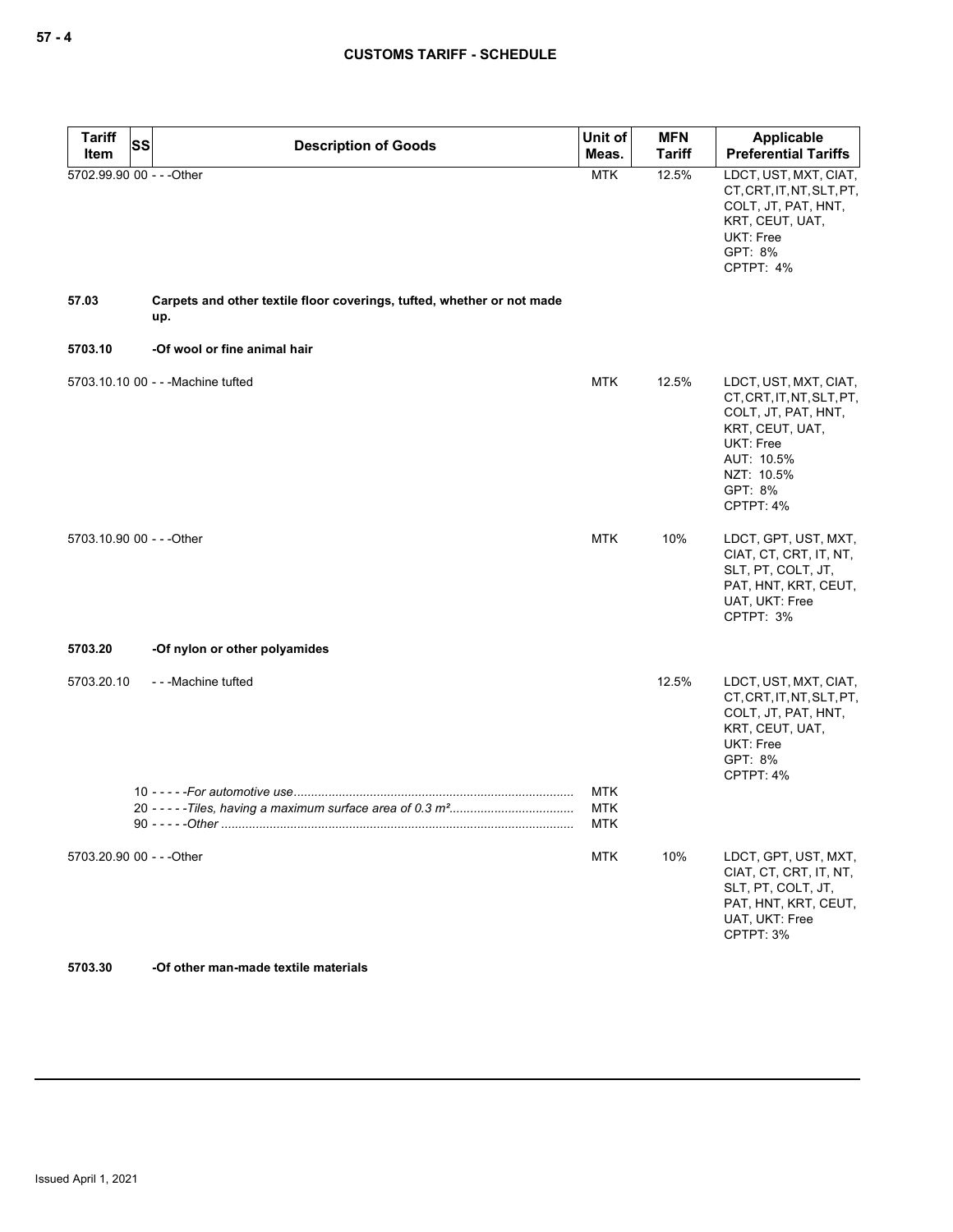| <b>Tariff</b>             | SS | <b>Description of Goods</b>                                                 | Unit of                  | <b>MFN</b> | <b>Applicable</b>                                                                                                                 |
|---------------------------|----|-----------------------------------------------------------------------------|--------------------------|------------|-----------------------------------------------------------------------------------------------------------------------------------|
| Item                      |    |                                                                             | Meas.                    | Tariff     | <b>Preferential Tariffs</b>                                                                                                       |
| 5703.30.10                |    | - - - Machine tufted                                                        |                          | 12.5%      | LDCT, UST, MXT, CIAT,<br>CT, CRT, IT, NT, SLT, PT,<br>COLT, JT, PAT, HNT,<br>KRT, CEUT, UAT,<br>UKT: Free<br>GPT: 8%<br>CPTPT: 4% |
|                           |    | -----For automotive use:                                                    |                          |            |                                                                                                                                   |
|                           |    |                                                                             | <b>MTK</b>               |            |                                                                                                                                   |
|                           |    |                                                                             | <b>MTK</b><br><b>MTK</b> |            |                                                                                                                                   |
|                           |    | -----Other, with a secondary backing consisting principally of polyurethane |                          |            |                                                                                                                                   |
|                           |    | foam cushion:                                                               |                          |            |                                                                                                                                   |
|                           |    |                                                                             | <b>MTK</b>               |            |                                                                                                                                   |
|                           |    |                                                                             | MTK                      |            |                                                                                                                                   |
|                           |    | $---Other:$                                                                 |                          |            |                                                                                                                                   |
|                           |    |                                                                             | MTK                      |            |                                                                                                                                   |
|                           |    |                                                                             | <b>MTK</b>               |            |                                                                                                                                   |
|                           |    |                                                                             | <b>MTK</b>               |            |                                                                                                                                   |
|                           |    |                                                                             |                          |            |                                                                                                                                   |
| 5703.30.90                |    | $-$ - -Other                                                                |                          | 10%        | LDCT, GPT, UST, MXT,<br>CIAT, CT, CRT, IT, NT,<br>SLT, PT, COLT, JT,<br>PAT, HNT, KRT, CEUT,<br>UAT, UKT: Free<br>CPTPTT: 3%      |
|                           |    |                                                                             | <b>MTK</b>               |            |                                                                                                                                   |
|                           |    |                                                                             | MTK                      |            |                                                                                                                                   |
|                           |    |                                                                             |                          |            |                                                                                                                                   |
| 5703.90                   |    | -Of other textile materials                                                 |                          |            |                                                                                                                                   |
|                           |    |                                                                             |                          |            |                                                                                                                                   |
|                           |    | 5703.90.10 00 - - - Machine tufted                                          | <b>MTK</b>               | 12.5%      | LDCT, UST, MXT, CIAT,<br>CT, CRT, IT, NT, SLT, PT,<br>COLT, JT, PAT, HNT,<br>KRT, CEUT, UAT,<br>UKT: Free<br>GPT: 8%<br>CPTPT: 4% |
|                           |    |                                                                             |                          |            |                                                                                                                                   |
| 5703.90.90 00 - - - Other |    |                                                                             | <b>MTK</b>               | 10%        | LDCT, GPT, UST, MXT,<br>CIAT, CT, CRT, IT, NT,<br>SLT, PT, COLT, JT,<br>PAT, HNT, KRT, CEUT,<br>UAT, UKT: Free<br>CPTPT: 3%       |
| 57.04                     |    | Carpets and other textile floor coverings, of felt, not tufted or flocked,  |                          |            |                                                                                                                                   |
|                           |    | whether or not made up.                                                     |                          |            |                                                                                                                                   |
|                           |    | 5704.10.00 00 - Tiles, having a maximum surface area of 0.3 m <sup>2</sup>  | <b>MTK</b>               | 12.5%      | LDCT, UST, MXT, CIAT,<br>CT, CRT, IT, NT, SLT, PT,<br>COLT, JT, PAT, HNT,<br>KRT, CEUT, UAT,<br>UKT: Free<br>GPT: 8%<br>CPTPT: 4% |